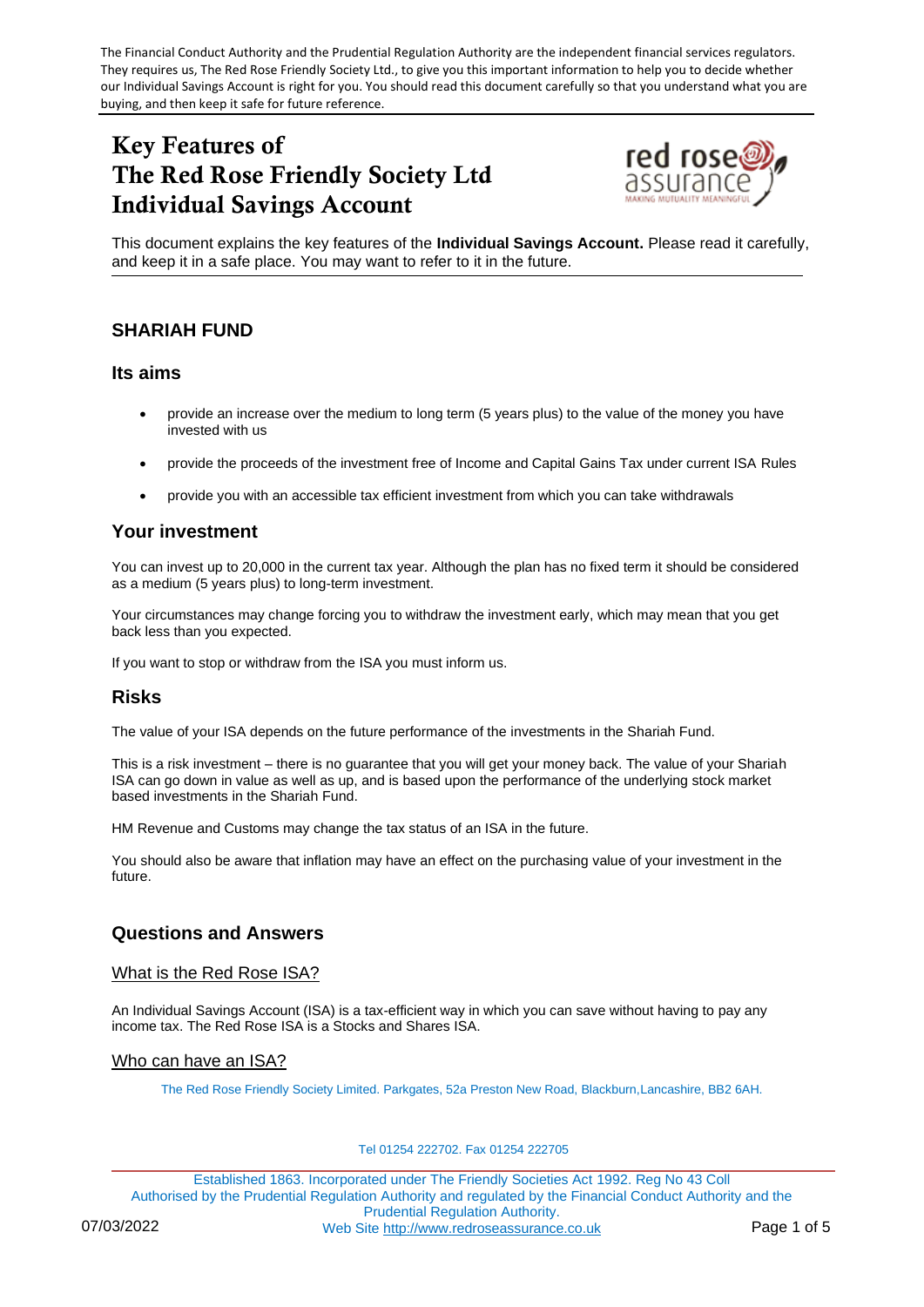

This document explains the key features of the **Individual Savings Account.** Please read it carefully, and keep it in a safe place. You may want to refer to it in the future.

Anyone over the age of 18 can open a Red Rose Stocks and Shares ISA provided you live in the UK and are ordinarily resident here for tax purposes.

Warning: A Stocks and Shares ISA carries a higher risk than a bank or building society Cash ISA.

An ISA can only be held in the name of one person. Joint ISAs are not permitted. You cannot save on behalf of a company, club, charity etc.

#### How much can I invest?

The ISA allowance for current tax year is £20,000. You may invest this in a Stocks and Shares ISA. You can only have one Stocks and Shares ISA per tax year with one provider. OR

You are permitted to invest up to £20,000 into a Cash ISA with another provider, but you could only then invest the balance of the overall £20,000 limit into a Stocks and Shares ISA.

OR

You can transfer an existing ISA.

#### How do I transfer an existing ISA to the Red Rose ISA?

To transfer an existing ISA to us from another company simply complete a transfer form. We will then contact the existing company and write to you when we have received the money. The transfer may take up to 30 days.

Warning: You should not withdraw the money yourself, as an ISA registered company must perform the transfer in order to maintain the tax benefit.

If you wish to transfer the ISA away from Red Rose to another company please ask them to request the transfer.

#### How will my investment grow?

We will invest any monies received in our Shariah Fund. The fund is managed by a specialist team at HSBC. The HSBC Islamic Global Equity Index Fund aims to create long term appreciation of capital through investment in a diversified portfolio of securities. It aims to track the Dow Jones Islamic Market Global Titans 100 Index which is Shariah compliant – all companies included in the Index are screened by the Shariah Supervisory Board which is a committee of 4 Islamic Scholars.

The Index does not include companies in the following sectors: Weapons and Defence, Pork related products, Tobacco, Alcohol, Financial Services or Entertainment sectors.

The Fund invests in diverse areas including Technology, Health Care, Consumer Goods, Industrials, Oil and Gas, Consumer Services and Basic Materials.

The value of the Fund (and therefore your own holdings) may go down as well as up as the underlying assets fluctuate in value.

#### How do I know it is compliant with Sharia Law?

The fund is overseen by an independent Shariah Committee that is responsible for:

The Red Rose Friendly Society Limited. Parkgates, 52a Preston New Road, Blackburn,Lancashire, BB2 6AH.

Tel 01254 222702

Fax 01254 222705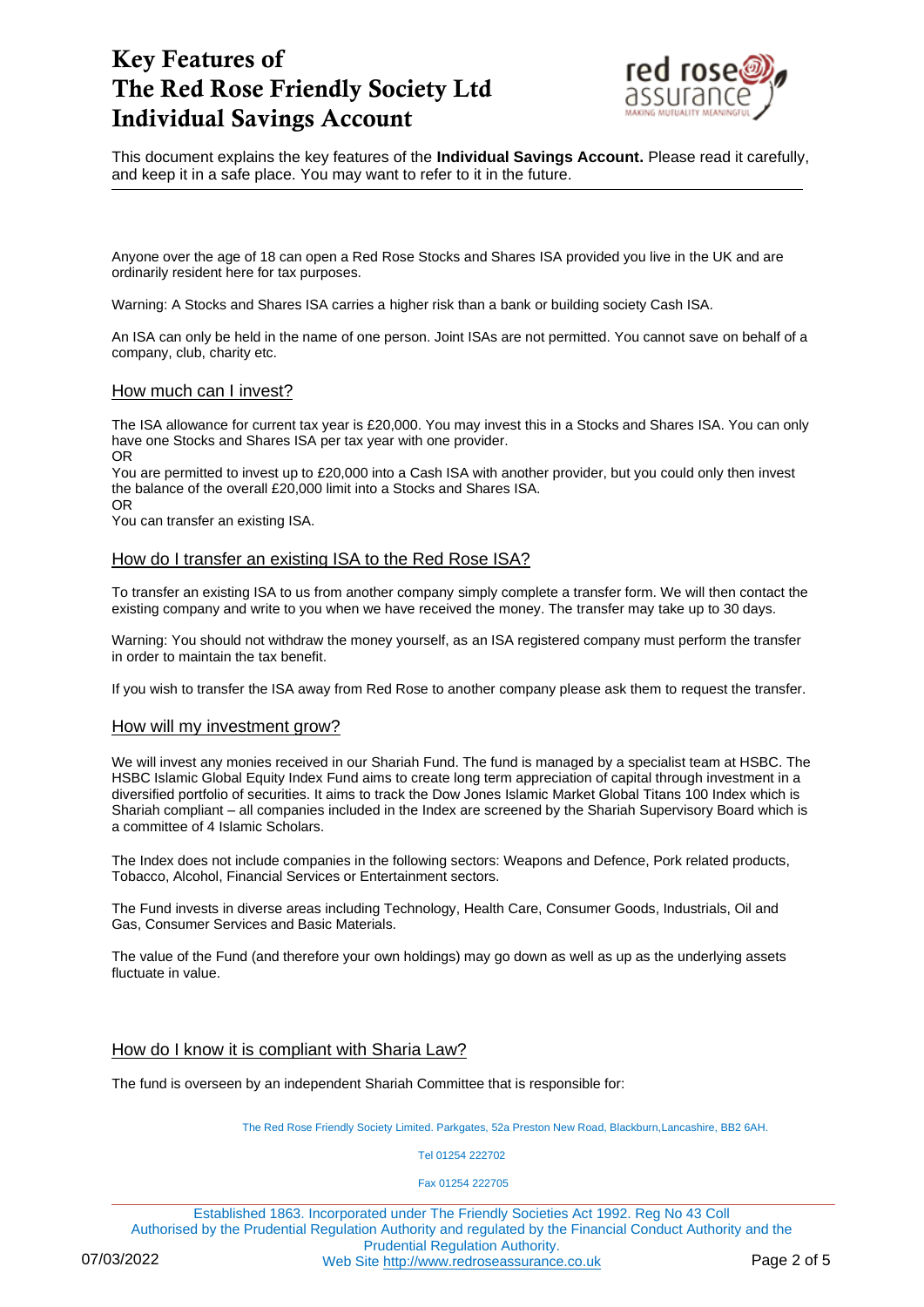

This document explains the key features of the **Individual Savings Account.** Please read it carefully, and keep it in a safe place. You may want to refer to it in the future.

Agreeing the investment objectives and policies Advising the fund managers regarding compliance with Shariah principles Establishing the principles for calculating an appropriate percentage of 'impure' income Approving suitable charities for the donation of 'impure' income Preparing an annual certificate of the fund's compliance with Shariah principles

### What happens if I die?

The amount payable will be 101% of the value of the fund at the time of death. Please note that this may be less than the amount invested, depending upon the performance of the fund.

#### How will I be kept informed about my ISA?

Each year you will receive a statement showing the amount and value of any contributions, withdrawals and the total value of your ISA.

#### How do I cash in or withdraw money from my ISA?

You have access to your ISA at any time. The minimum amount you can withdraw at any one time is £100. There are no fixed penalties applied to a withdrawal.

Please note that if you withdraw some money from an ISA invested in the current tax year you will still only be allowed to invest up to the limit of £20,000 regardless of the amount withdrawn.

You can phone 01254 222702, write to us, or email us at info@redroseassurance.co.uk - and we will send you a form for you to complete. As soon as we have received your form we will arrange for the money to be sent to you.

#### How will charges affect the investment and what are the deductions?

We deduct charges from the investment to cover our expenses associated with administering the plan and the underlying investment fund. This is currently 1.5% of the value of the plan per annum.

The charges will affect the value of the plan, reducing the overall return to you. Examples can be seen in the Key Information Document which you must read before applying for the ISA.

#### What if I want to change my mind about opening my ISA?

From the date you open your account you have 30 days in which to cancel your plan and your money will be returned. If you cancel within the 30 days, you will be treated as though you had not used your ISA allowance and would be able to subscribe to another ISA in the current tax year. If you cancel your ISA after the 30 days under ISA rules you will be treated as though you have subscribed to a Stocks and Shares ISA and will therefore not be able to have another one in the current tax year. You would be allowed to open a Cash ISA with any unused allowance.

How much will the advice cost?

The Red Rose Friendly Society Limited. Parkgates, 52a Preston New Road, Blackburn,Lancashire, BB2 6AH.

Tel 01254 222702

Fax 01254 222705

Established 1863. Incorporated under The Friendly Societies Act 1992. Reg No 43 Coll Authorised by the Prudential Regulation Authority and regulated by the Financial Conduct Authority and the Prudential Regulation Authority. 07/03/2022 Web Site [http://www.redroseassurance.co.uk](http://www.redroseassurance.co.uk/) Page 3 of 5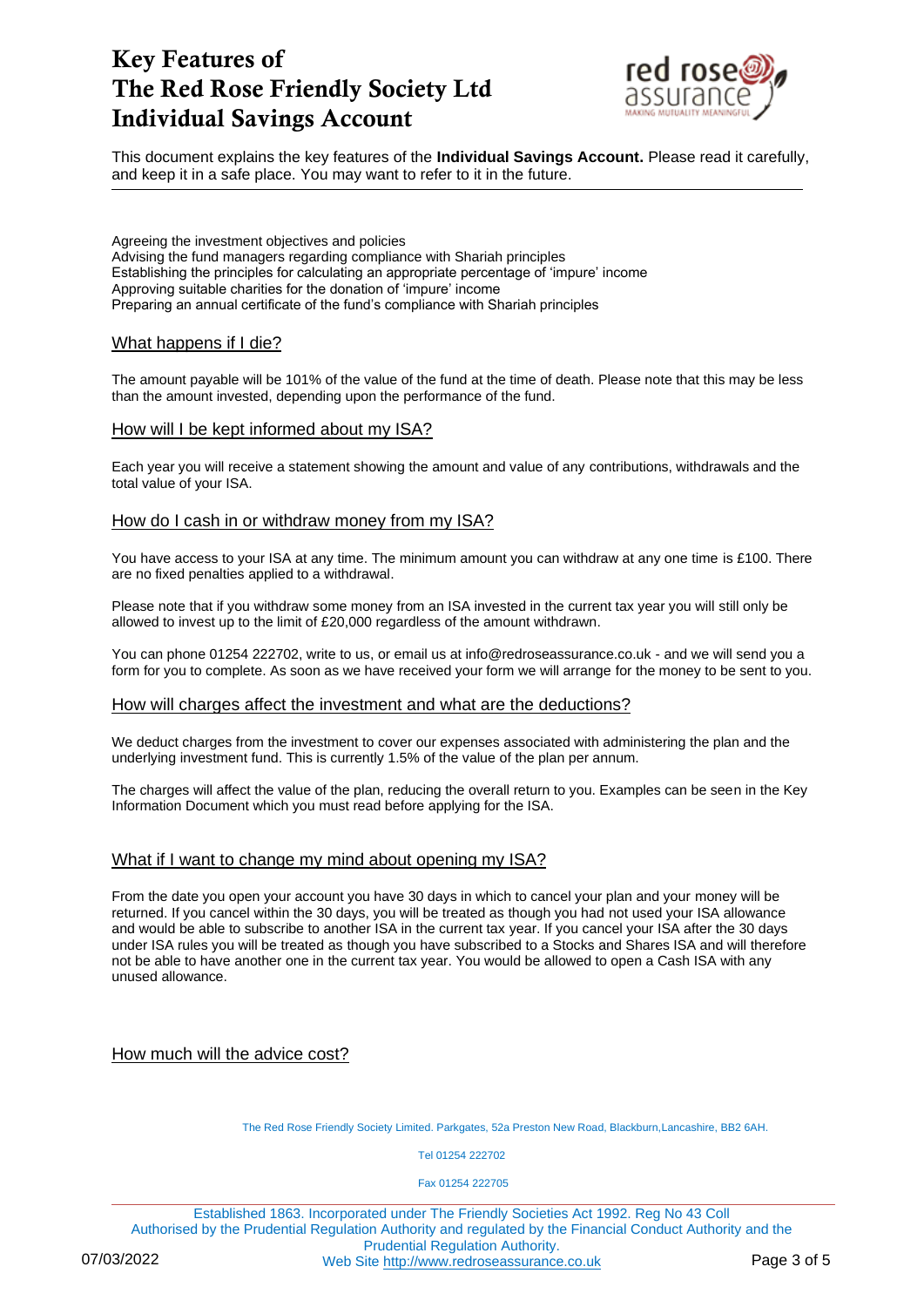

This document explains the key features of the **Individual Savings Account.** Please read it carefully, and keep it in a safe place. You may want to refer to it in the future.

We do not give advice on our products. If you do need advice you should consult and Independent Financial Advisor and agree a fee with him. If you open an ISA online we will waive the initial 5% charge and only charge you the 1.5% annual administration fee.

### Where can I find out more?

Before your plan starts we will send you the full terms and conditions. These explain how the plan works. If you would like to see these terms and conditions please contact us:

| Web:   | www.redroseassurance.co.uk  |
|--------|-----------------------------|
| Email: | info@redroseassurance.co.uk |
| Fax:   | 01254 222705                |
| Phone: | 01254 222702                |

#### More information

#### Claims

To make a claim please contact us by phone on 01254 222702 and ask for the Claims Department. They will explain the claims process and send out a claim form.

#### Cancellation Rights

After we accept your application, we will send you a notice of your right to cancel. You will then have 30 days to change your mind and leave the plan.

#### **Complaints**

If you wish to make a complaint please contact:

Complaints and Compliance Officer, Red Rose Friendly Society Limited, Parkgates, 52a Preston New Road, Blackburn. Lancashire, BB2 6AH

If we do not deal with your complaint to your satisfaction, you can complain to the: Financial Ombudsman Service Exchange Tower London E14 9SR Phone: 0845 080 1800

Making a complaint will not affect your right to take legal action.

The Red Rose Friendly Society Limited. Parkgates, 52a Preston New Road, Blackburn,Lancashire, BB2 6AH.

Tel 01254 222702

Fax 01254 222705